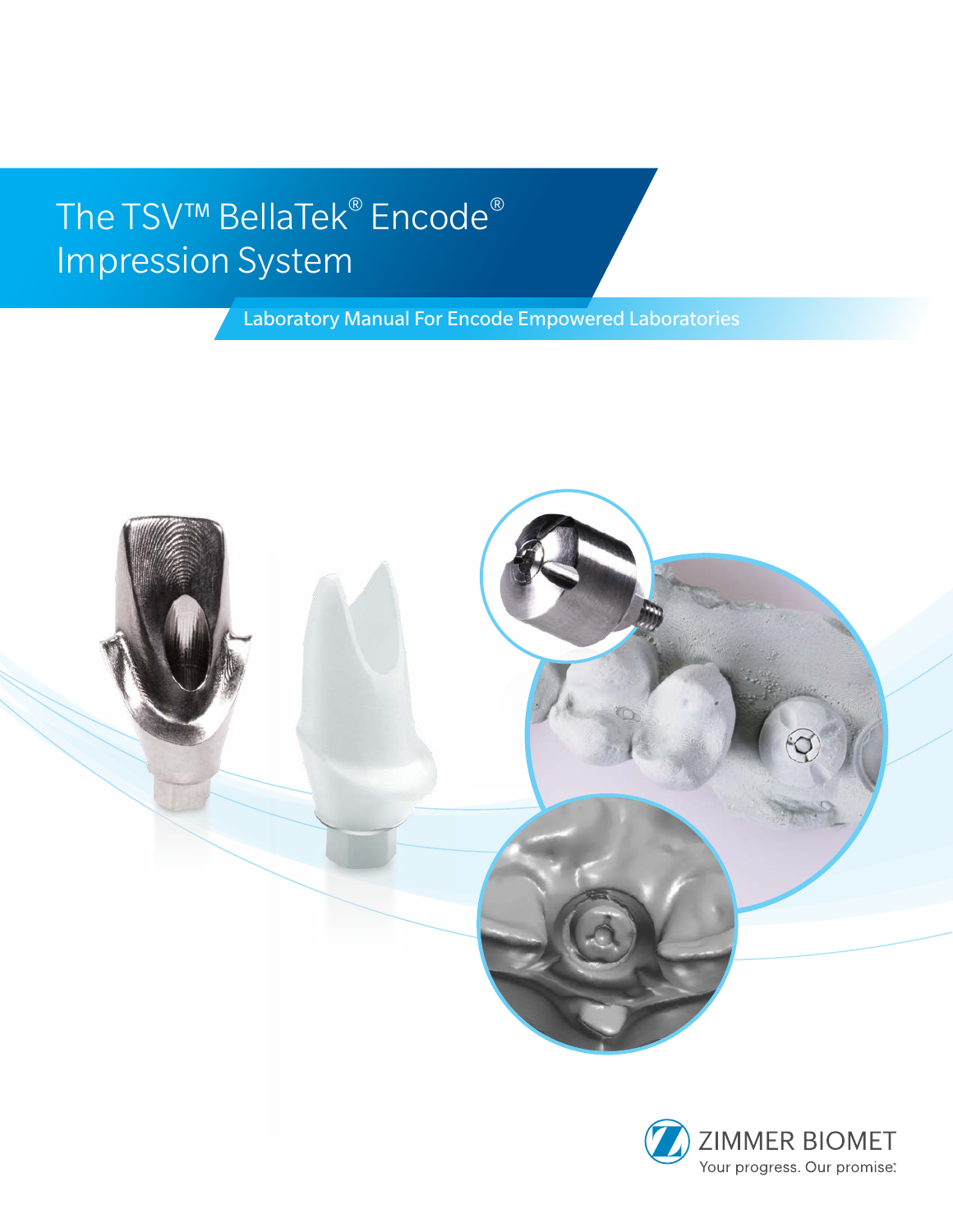### Traditional And Stone Model Impressions

#### Traditional Impression

Inspect the case for an accurate impression of the TSV BellaTek Encode Healing abutment. Impressions of the TSV BellaTek Encode Healing Abutment codes must be clearly visible. The total circumference should be 1 – 2 mm above the soft tissue (1 mm minimum); codes should be visible with no rips, tears, bubbles or distortion.

#### Stone Model

Use low expansion die stone, for proper scanning, the case must provide the following:

- 1. Visibility of the Encode Healing Abutment showing 1 2 mm of the collar
- 2. A defect free occlusal surface and clear view of the surrounding tissue
- 3. No voids or bubbles in the stone

Weigh and measure die stone and water per the manufacturer's instructions. Allow the stone to fully set. Do not flip or mount casts prematurely.

Mount the casts on an articulator compatible with Adesso Split Mounting plates using the bite registration.

Casts must be centered on mounting plates; the scanner reads where the plates are located. If the cast is off the plate, the case will not be scanned correctly.

#### Customized Abutment Order Creation In 3Shape

**IMPORTANT:** Prior to creating an order and designing the final abutment in 3Shape, look at the stone model to determine the implant type; TSV Implant connection is indicated by three (3) grooves on the occlusal portion of the screw.

1. In the 'Scan settings' section of the menu, for 'Object type' select "Model". If antagonist is available, under 'Antagonist', select applicable options

| <b>Scan settings</b> |                                     |  |
|----------------------|-------------------------------------|--|
| Object type          | Model                               |  |
| Antagonist           | None                                |  |
| Neighborhood scan    | Vone                                |  |
|                      | Antagonist bite<br>Antagonist model |  |

- 2. Select the "Abutment" icon in the menu (customized abutment is selected by default)
- 3. Abutment Order Settings
	-



a. For 'Category', select "Zimmer Biomet TSV" b. For 'System', select "Zimmer Biomet TSV EHA"

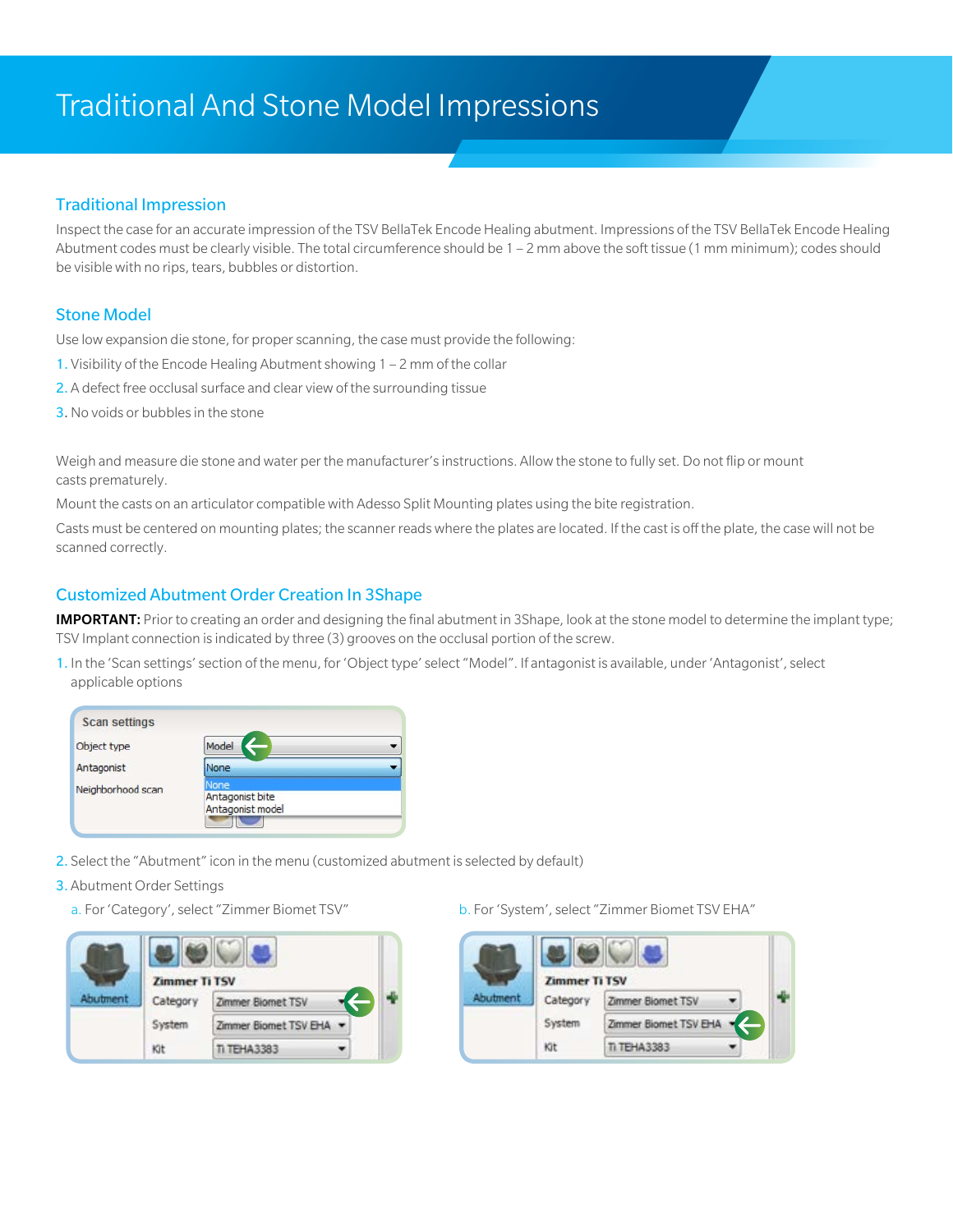c. For 'Kit', select the correct Encode Healing Abutment catalog code based on the code scheme. If necessary, measure the Emergence Profile to the correct diameter. Refer to ZBINST0013 for TSV Encode Code Scheme Matrix

| <b>Zimmer Ti TSV</b> |                         |  |
|----------------------|-------------------------|--|
| Category             | Zimmer Biomet TSV       |  |
| System               | Zimmer Biomet TSV EHA - |  |
| Kit                  | <b>TEHA3383</b>         |  |

4. For cases requiring a 3D-printed model, click on 'model' icon in the menu Select 'Scan' to begin scanning

#### Customized Abutment Scanning

- 1. Insert the stone model with Encode Healing Abutment into the 3Shape scanner and scan
- 2. Scan antagonist/ bite registration, if available
- 3. Start the overview scan
- 4. Start detailed area scan
- 5. Start the alignment process
	- a. To align an abutment click on "Alignment Setting"
	- b. Select box for "Three point alignment"
	- c. In the scanned EHA, select three (3) dots/positions on the codes
	- d. In the virtual mode, select and position three (3) dots in the same location as in the step above
	- e. The result of the alignment is displayed on the screen
- 6. Select "Difference map" or "2D Cross" to confirm accuracy of alignment:

Example of Difference Map - Successful Alignment: Example of Difference Map - Unsuccessful Alignment:



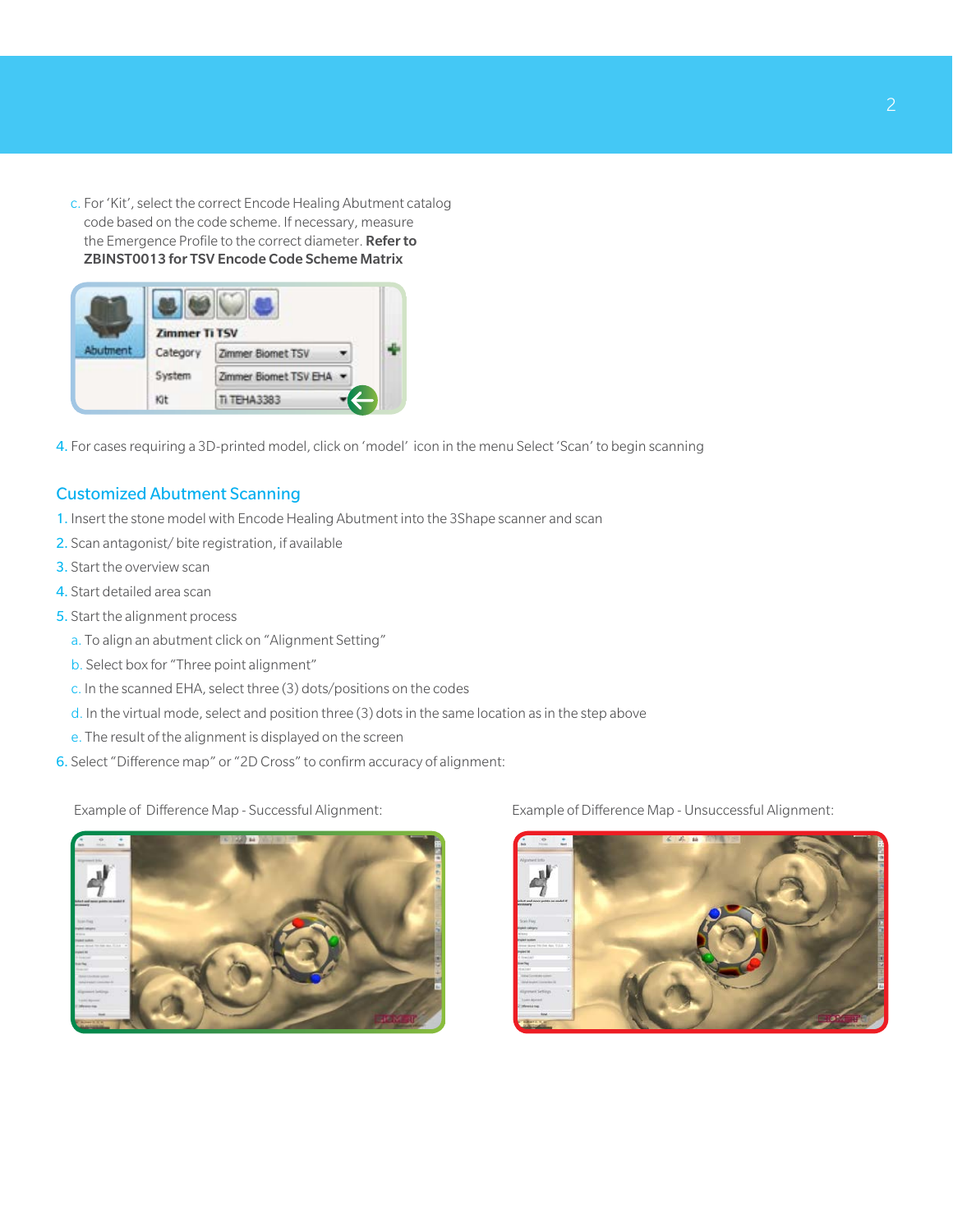### Traditional And Stone Model Impressions



7. Complete the scanning

#### Abutment Design

#### 1. Proceed with standard abutment design

NOTE: If a Zirconia abutment is being designed, "Use screw hole" must be selected at all times.

|                           | Assembly settings        |         |                 |
|---------------------------|--------------------------|---------|-----------------|
| Use screw hole            |                          |         | B               |
| Hole filet                |                          | $\circ$ | 图 mm            |
| Thickness map<br>Coloring |                          |         |                 |
| O None<br>Thickness       |                          |         |                 |
| Advanced                  |                          |         |                 |
|                           | Vertical screw offset 0  |         | 图 mm            |
|                           | Extra dril hole radius 0 |         | <sup>®</sup> mm |

2. Click "Next"

 NOTE: For cases requiring a model, please refer to 3Shape Modelbuilder instructions.

The 'Analog to Model Spacing' value defaults to "0.020 mm". If a tighter or looser fit of the model analog is required, then adjust the 'Analog to Model Spacing' value. The 'Protect Analog' option defaults to "True". The 'Protect Analog Distance' value defaults to "1.000 mm" and can be adjusted as desired.

#### Example of 2D Cross - Successful Alignment: Example of 2D Cross - Unsuccessful Alignment:



### Submit Case Through Dental Manager

1. Send to manufacturer from your outbox to Zimmer Biomet Dental inbox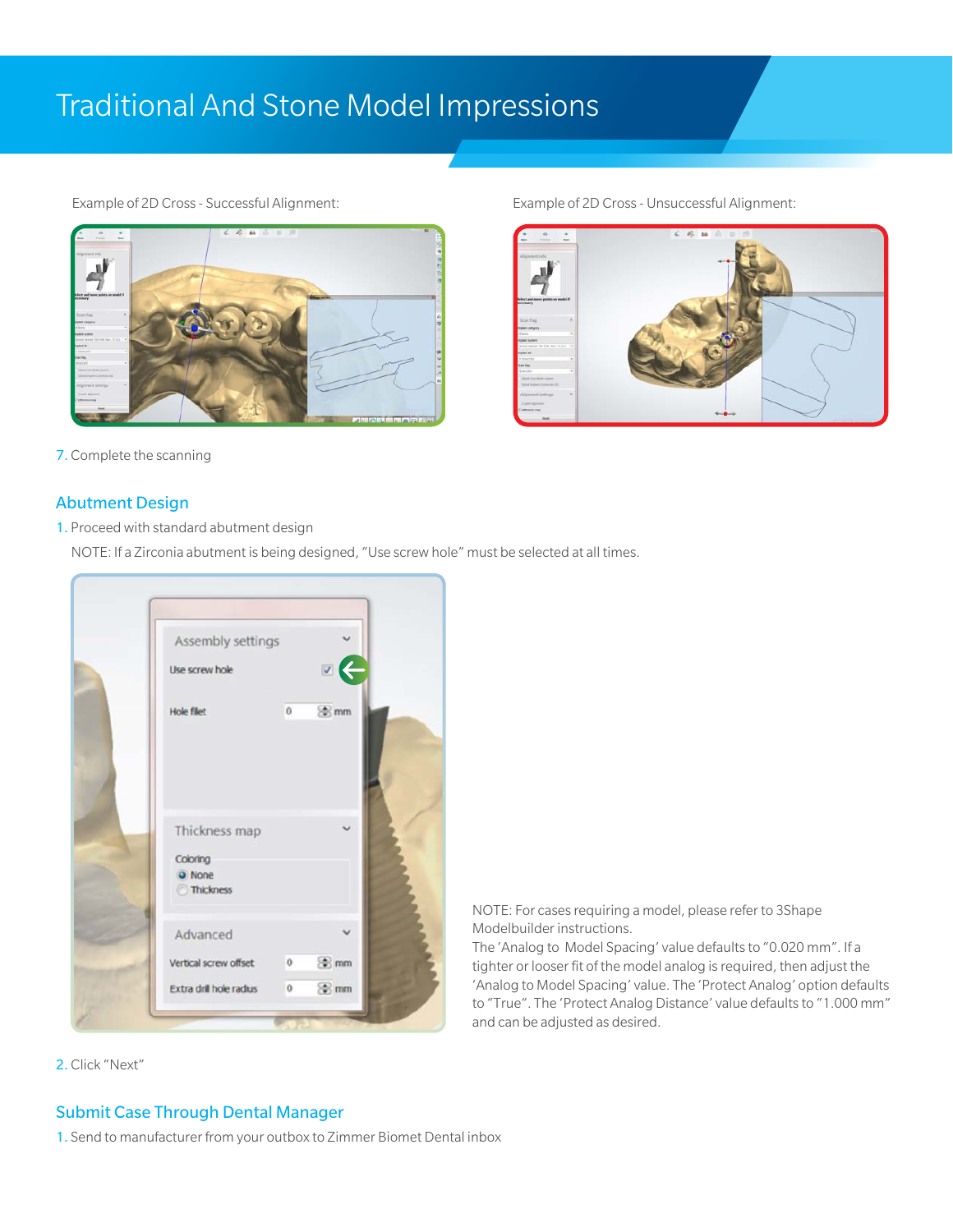### Intra-Oral Scanner Impression (Non-TRIOS) 1996 1997 1998

#### Customized Abutment Order Creation In 3Shape

IMPORTANT: Prior to creating an order and designing the final abutment in 3Shape, look at the .STL file to determine the implant type; TSV Implant connection is indicated by three (3) grooves on the occlusal portion of the screw.

1. In the 'Scan settings' section of the menu, for 'Object type' select "Digital impression". If antagonist is available, under 'Antagonist', select applicable options

| <b>Scan settings</b> |                                               |
|----------------------|-----------------------------------------------|
| Object type          | Digital impression                            |
| Antagonist           | None                                          |
|                      | None.                                         |
|                      | Antagonist<br>Antagonist + Occlusal alignment |

NOTE: "gingival scan" option is selected by default; this option should always be unselected when doing an IOS Impression case.

| Scan settings |                    |  |
|---------------|--------------------|--|
| Object type   | Digital impression |  |
| Antagonist    | Antagonist         |  |
|               |                    |  |
|               |                    |  |

| Object type | Digital impression |  |
|-------------|--------------------|--|
| Antagonist  | Antagonist         |  |

**Incorrect** Correct Correct Correct Correct Correct Correct Correct Correct Correct Correct Correct Correct Correct Correct Correct Correct Correct Correct Correct Correct Correct Correct Correct Correct Correct Correct Co

- 2. Select the "Abutment" icon in the menu ("Customized abutment" is selected by default)
- 3. Abutment Order Settings
	-

|        | <b>Zimmer Ti TSV</b> |                         |  |  |
|--------|----------------------|-------------------------|--|--|
| utment | Category             | Zimmer Biomet TSV       |  |  |
|        | System               | Zimmer Biomet TSV EHA - |  |  |
|        | Kit                  | <b>TEHA3383</b>         |  |  |

c. For 'Kit', select the correct Encode Healing Abutment catalog code based on the code scheme. If necessary, measure the Emergence Profile to the correct diameter. Refer to ZBINST0013 for TSV Encode Code Scheme Matrix



4. For cases requiring a 3D-printed model, click on "Model" icon in menu

a. For 'Category', select "Zimmer Biomet TSV" b. For 'System', select "Zimmer Biomet TSV EHA"

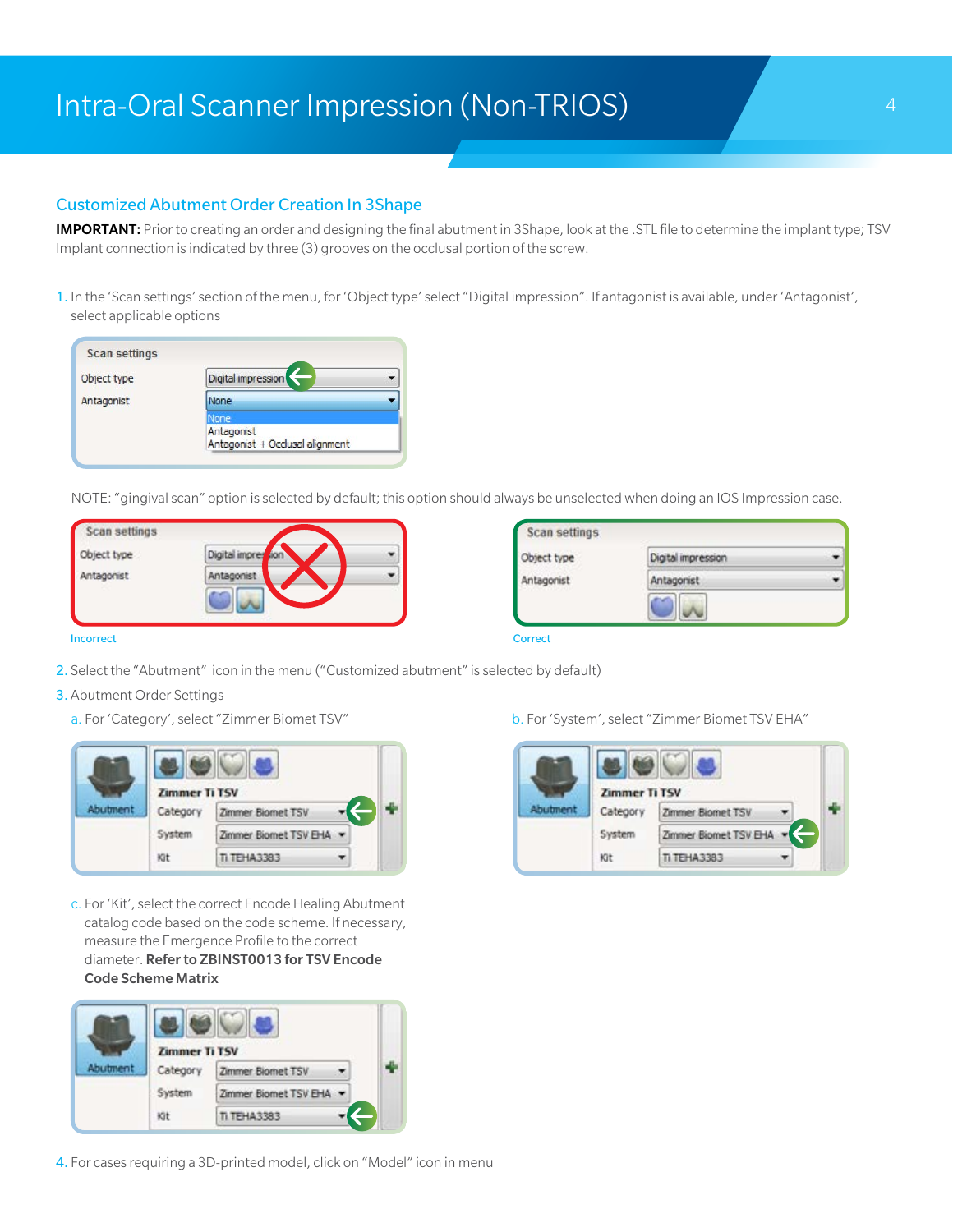### Intra-Oral Scanner Impression (Non-TRIOS)

#### Importing Intra-Oral Scan

1. After order is created, in the 'Orders' section, right click on the order that has been created and select "Import scan" to load the .STL file. Order will appear with yellow exclamation point "!"



- 2. Right click order and select "Next" to begin alignment process
- 3. Start the alignment process
	- a. To align an abutment click on "Alignment setting"
	- b. Select box for "Three point alignment"
	- c. In the scanned EHA, select three (3) dots/positions on the codes
	- d. In the virtual mode, select and position three (3) dots in the same location as in the step above
	- e. The result of the alignment is displayed on the screen
- 4. Select "Difference map" or "2D Cross" to confirm accuracy of alignment:





5. Complete the creation of the order

Example of Difference Map - Successful Alignment: Example of Difference Map - Unsuccessful Alignment:



Example of 2D Cross - Successful Alignment: Example of 2D Cross - Unsuccessful Alignment:

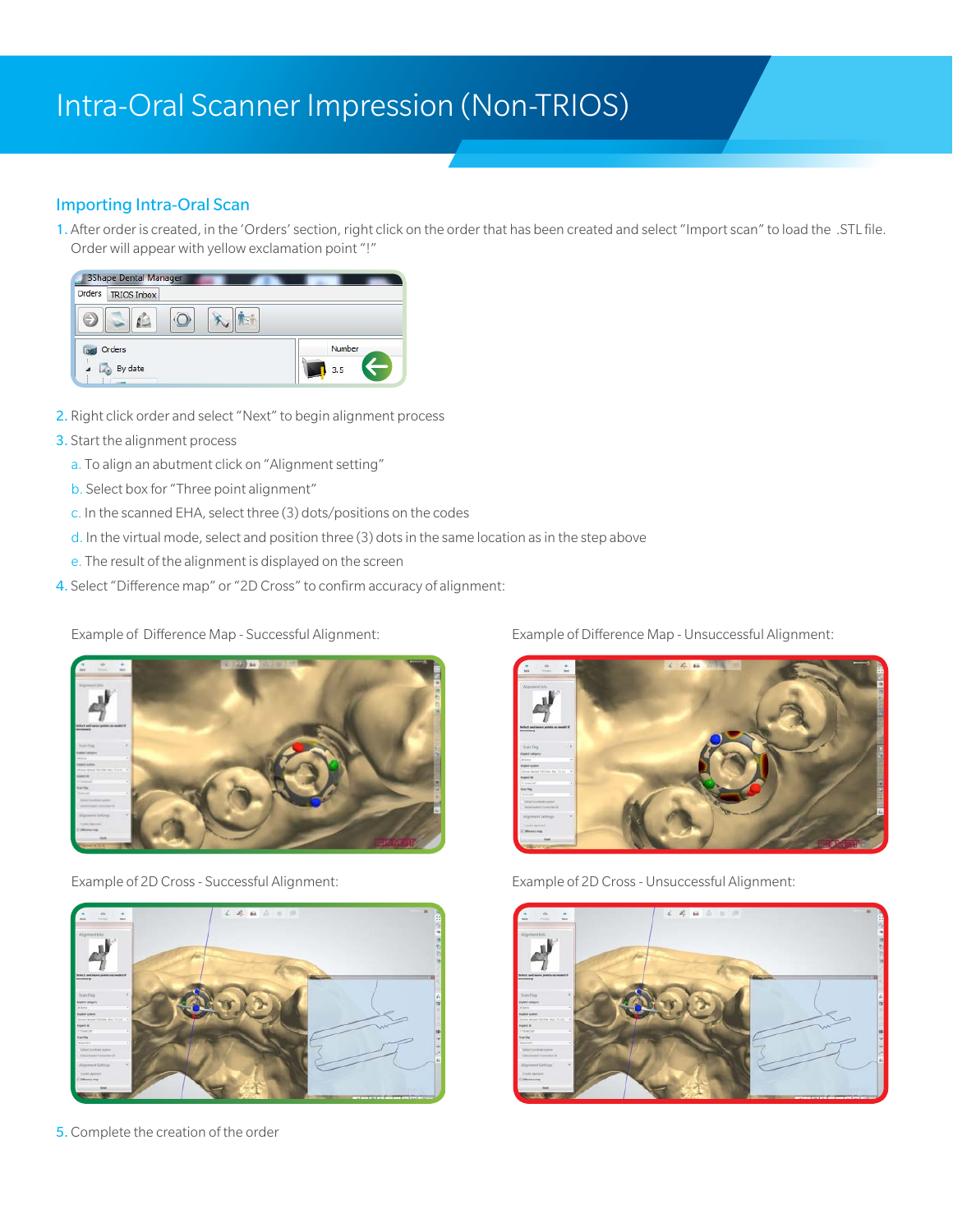#### Abutment Design

1. Proceed with standard abutment design

NOTE: If a Zirconia abutment is being designed, "Use screw hole" must be selected at all times.



NOTE: For cases requiring a model, please refer to 3Shape Modelbuilder instructions.

 The 'Analog to Model Spacing' value defaults to "0.020 mm". If a tighter or looser fit of the model analog is required, then adjust the 'Analog to Model Spacing' value. The 'Protect Analog' option defaults to "True". The 'Protect Analog Distance' value defaults to "1.000 mm" and can be adjusted as desired.

2. Click "Next"

#### Submit Case Through Dental Manager

1. Send to manufacturer from your outbox to Zimmer Biomet Dental inbox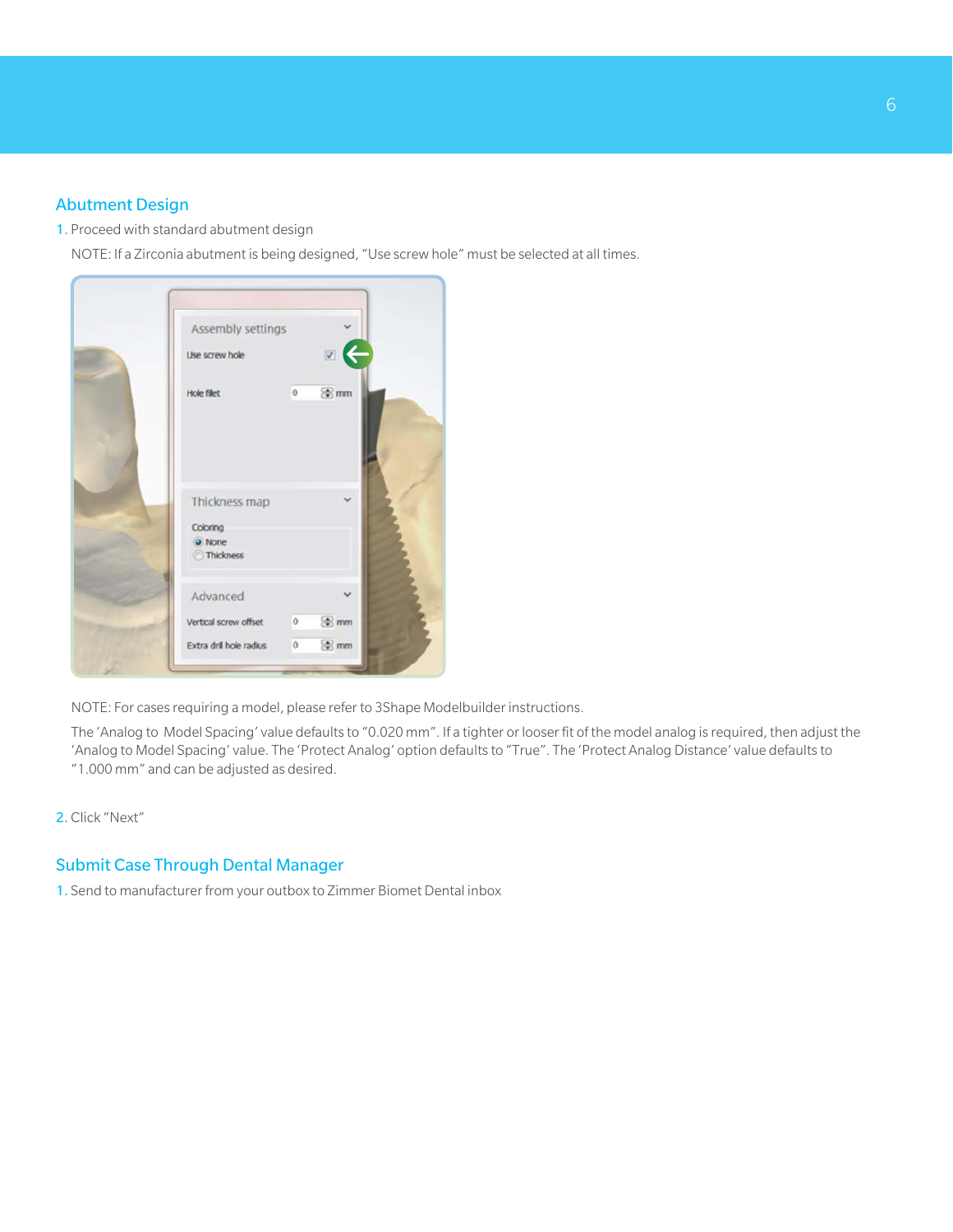## Intra-Oral Scanner Impression (TRIOS®)

#### Importing TRIOS Scan\*

1.Open the 'TRIOS Inbox' tab, right click on the applicable case and select "Accept"



2. Select "Accept" for the following message in order to move the case into the 'Orders' tab and start order creation

| Accept the selected order(s) for manufacturing |  |
|------------------------------------------------|--|
| Expected common delivery date:                 |  |
| 1/12/2018                                      |  |
| Pass this message back to the client           |  |
| The order has been accepted for production.    |  |
|                                                |  |
|                                                |  |
|                                                |  |
|                                                |  |

3.Once the case is in the 'Orders' tab, right click on the case and select "Modify"

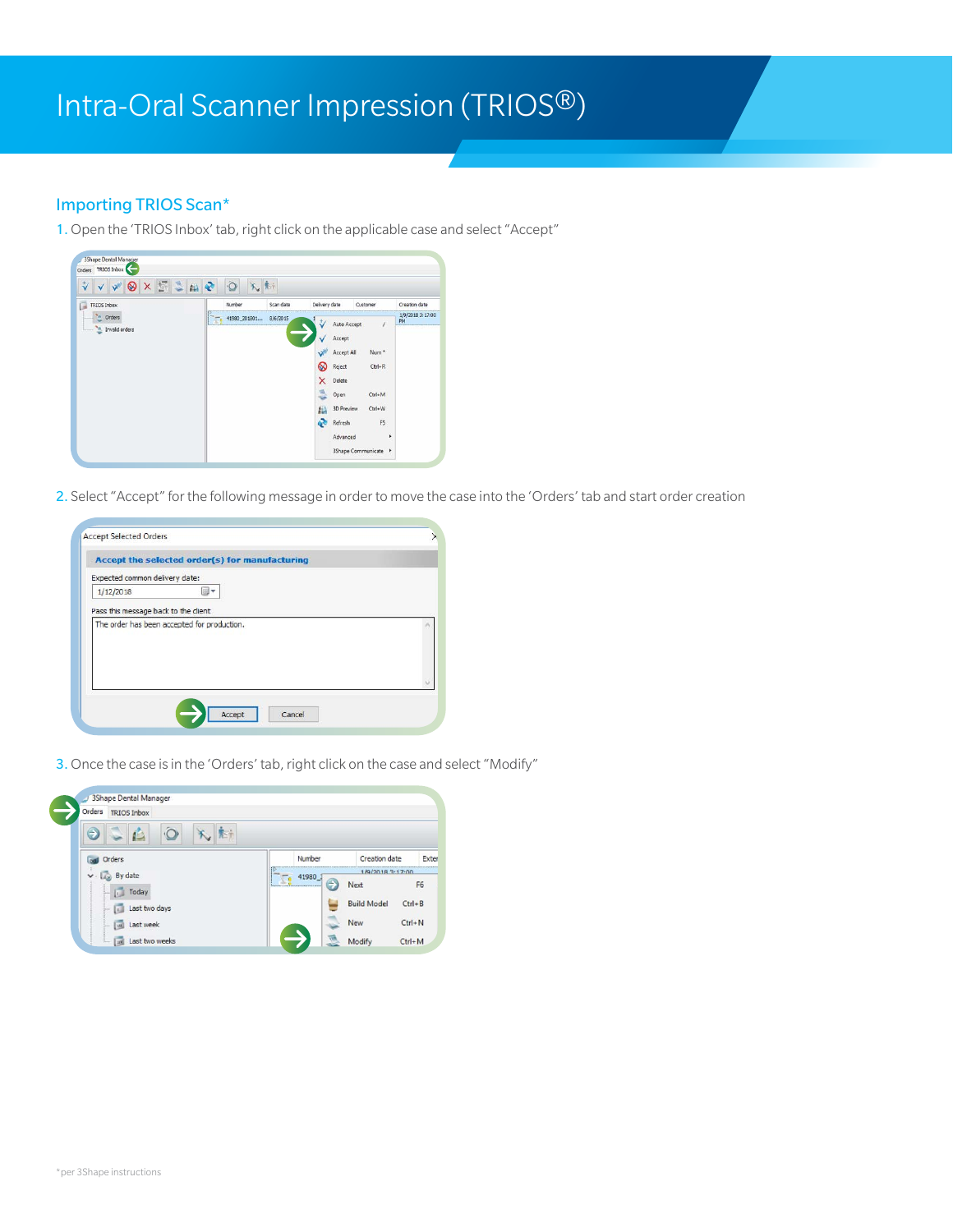#### Customized Abutment Order Creation In 3Shape

IMPORTANT: Prior to modifying the order and selecting the correct kit, select "3D Preview" to view the scan and determine the implant type; TSV Implant connection is indicated by three (3) grooves on the occlusal portion of the screw.

| bders Bight Johns             | <b>Lab</b> information          |                                       | Order settings           |                         | <b>Scon settings</b>        |                                                 |
|-------------------------------|---------------------------------|---------------------------------------|--------------------------|-------------------------|-----------------------------|-------------------------------------------------|
| $\Box$<br>$\circ$             | Operator:                       | crore's                               | Orier hunters:<br>$\sim$ | 42000 20100129 1517 001 | <b>Closed fupe</b>          | Diptat expression                               |
| Gas Orders                    |                                 |                                       | Importance:              | Normal                  | <b>Anlagement</b>           | <b>Norie</b>                                    |
| $v$ . $U_{ik}$ . By define    | <b>External Lab Information</b> |                                       | Design Hodule:           | DentsCesquer 2017       |                             | $\omega_{\rm w}$                                |
| <b>D</b> Today                | External Lab:                   | $-$ none $-$<br>$-4$                  |                          |                         |                             |                                                 |
| <b>Ed Lettred</b>             | Customer information            |                                       | Order details            |                         |                             |                                                 |
| G Last week                   |                                 | 20 KBD Clinican                       |                          |                         |                             |                                                 |
| Go Last two x                 | Customers<br>Contact person:    | 少年                                    |                          |                         |                             |                                                 |
| $v$ . $Q$ is status           | Create date:                    | $\overline{u}$<br><b>M</b> 6/2016     |                          |                         |                             |                                                 |
| $\supset$ Osaled              | Shipping date:                  | $\frac{1}{2}$<br><b>SISSIPES</b>      |                          |                         | Anah                        |                                                 |
| "T. Scarmed (                 | $\tau_{\left[0\right]}$         | Send information                      |                          |                         |                             |                                                 |
| <b>B</b> Scarred              |                                 |                                       |                          |                         |                             |                                                 |
| c) Desgred                    | <b>Patient information</b>      |                                       |                          |                         | Frank                       |                                                 |
| $\frac{1}{2}$ Sere            | Liabili Hamer:                  | 001                                   |                          |                         |                             |                                                 |
| 2 Closed                      | First name:                     | Test                                  |                          |                         |                             | <b>Zimmey 11 198</b>                            |
| $v$ $\Box$ Other Blars        | Cirical photos:                 |                                       |                          |                         |                             | Cetegery<br>AD chemic                           |
|                               |                                 |                                       |                          | <b>6699</b>             |                             | <b>System</b><br>Zinner Blanet TSI (214) Ala 14 |
| on Checked a                  | Comments                        |                                       |                          |                         |                             | T. TEPA 1983<br>star.<br>٠                      |
| GE All open                   | 399, 42                         | Copied Rom order \$3325, 150806171728 | ۰                        |                         |                             |                                                 |
| (15 Myracand)                 |                                 |                                       |                          |                         |                             |                                                 |
| $ P$ sawn<br>Cirac Disabelast |                                 |                                       |                          | Abutmont                |                             |                                                 |
|                               |                                 |                                       |                          | <b>Baa</b>              |                             |                                                 |
|                               |                                 |                                       | s                        |                         | <b>SANCE</b>                |                                                 |
|                               |                                 |                                       | <b>SERGERSHE</b><br>ŧ    |                         | <b>Bridge</b>               |                                                 |
|                               |                                 |                                       |                          |                         |                             |                                                 |
|                               |                                 |                                       | င့်                      |                         |                             |                                                 |
|                               |                                 |                                       |                          |                         |                             |                                                 |
|                               |                                 |                                       |                          |                         |                             |                                                 |
|                               |                                 |                                       |                          | -66                     |                             |                                                 |
|                               |                                 |                                       |                          |                         | <b>Exercise</b>             |                                                 |
|                               |                                 |                                       |                          |                         |                             |                                                 |
|                               |                                 |                                       |                          |                         | <b><i><u>ANTHER</u></i></b> | <b>Model Material</b>                           |
|                               |                                 |                                       | cine.                    |                         | <b>Mode</b>                 | Draw Feldfard                                   |
|                               |                                 |                                       | 2xter:                   |                         |                             |                                                 |
|                               | ×                               |                                       | <b>Additional</b>        | ň.                      |                             |                                                 |

1. In the 'Scan settings' section of the menu, for 'Object type' select "Digital impression". If antagonist is available, under 'Antagonist', select applicable options

| <b>Scan settings</b> |                                               |
|----------------------|-----------------------------------------------|
| Object type          | Digital impression                            |
| Antagonist           | None                                          |
|                      | None                                          |
|                      | Antagonist<br>Antagonist + Occlusal alignment |

NOTE: "gingival scan" option is selected by default; this option should always be unselected when doing an IOS Impression case.

| Object type | Digital impression |  |
|-------------|--------------------|--|
| Antagonist  | Antagonist         |  |

| Antagonist<br>Antagonist |  |
|--------------------------|--|

**Incorrect Correct Correct Correct** Correct Correct Correct Correct Correct Correct Correct Correct Correct Correct Correct Correct Correct Correct Correct Correct Correct Correct Correct Correct Correct Correct Correct Co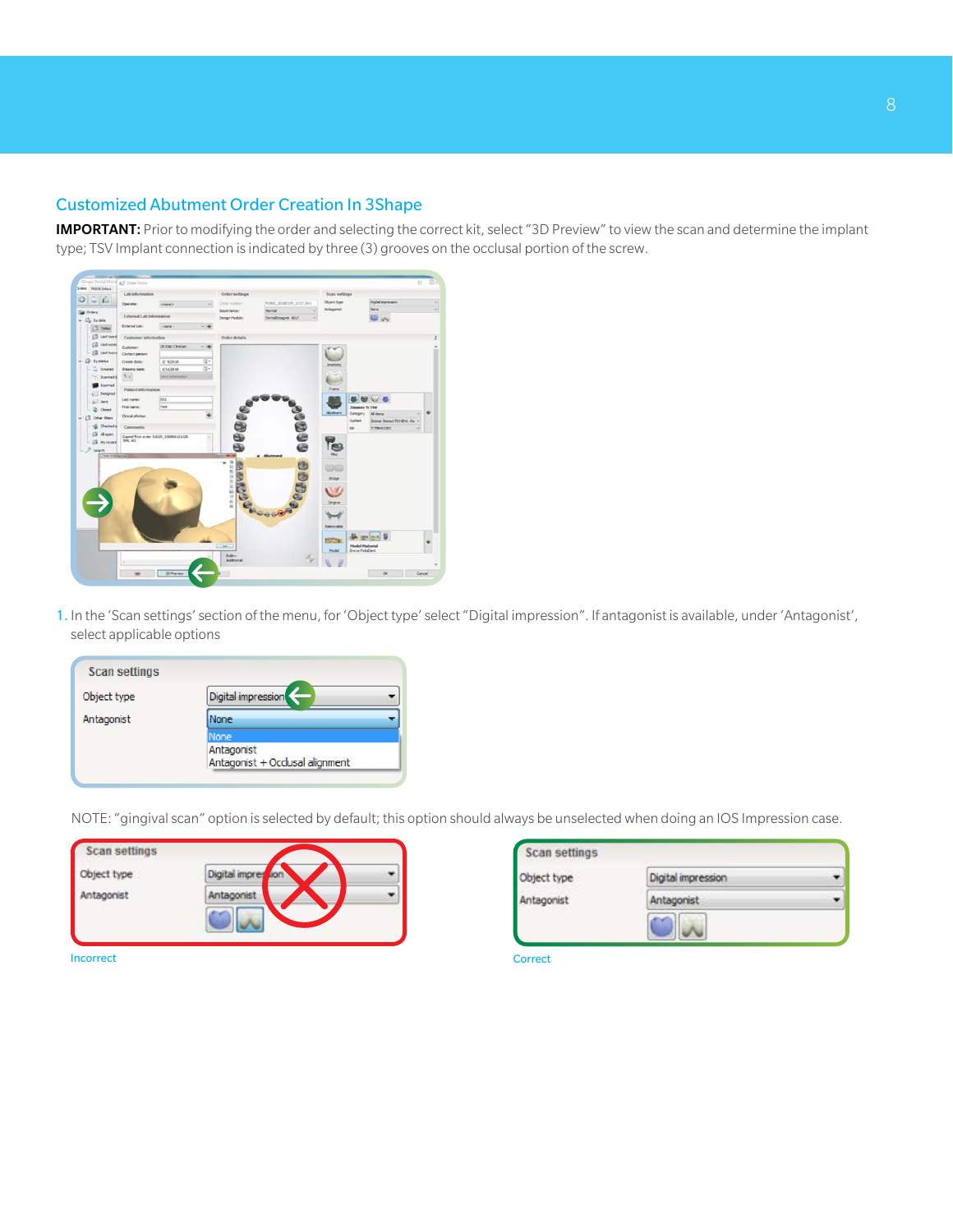### Intra-Oral Scanner Impression (TRIOS)

- 2. Select the "Abutment" icon in the menu (customized abutment is selected by default)
- 3. Abutment Order Settings
	- a. For 'Category', select "Zimmer Biomet TSV" b. For 'System', select "Zimmer Biomet TSV EHA"



b. For 'Kit', select the correct Encode Healing Abutment catalog code based on the code scheme. If necessary, measure the Emergence Profile to the correct diameter. Refer to ZBINST0013 for TSV Encode Code Scheme Matrix



- 4. For cases requiring a 3D-printed model, click on the "Model" icon in menu
- 5.Once order has been modified click "Next" to begin alignment process
- 6. Start the alignment process
	- a. To align an abutment click on "Alignment setting"
	- b. Select box for "Three point alignment"
	- c. In the scanned EHA, select three (3) dots/positions on the codes
	- d. In the virtual mode, select and position three (3) dots in the same location as in the step above
	- e. The result of the alignment is displayed on the screen
- 7. Select "Difference map" or "2D Cross" to confirm accuracy of alignment:





Example of Difference Map - Successful Alignment: Example of Difference Map - Unsuccessful Alignment:

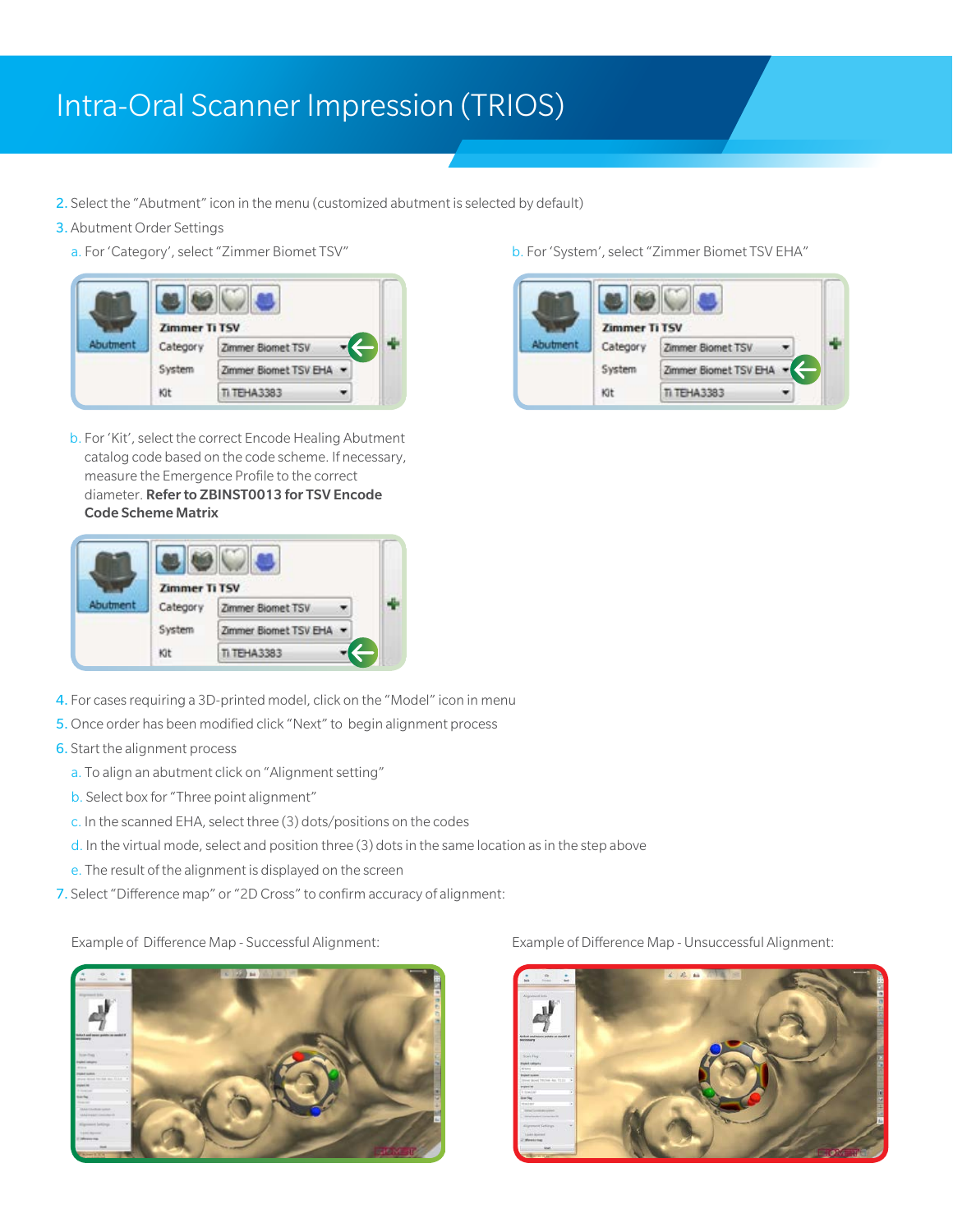

8. Complete the creation of the order

#### Abutment Design

1. Proceed with standard abutment design

NOTE: If a Zirconia abutment is being designed, "Use screw hole" must be selected at all times.



NOTE: For cases requiring a model, please refer to 3Shape Modelbuilder instructions.

 The 'Analog to Model Spacing' value defaults to "0.020 mm". If a tighter or looser fit of the model analog is required, then adjust the 'Analog to Model Spacing' value. The 'Protect Analog' option defaults to "True". The 'Protect Analog Distance' value defaults to "1.000 mm" and can be adjusted as desired.

2. Click "Next"

### Submit Case Through Dental Manager

1. Send to manufacturer from your outbox to Zimmer Biomet Dental inbox

Example of 2D Cross - Successful Alignment: Example of 2D Cross - Unsuccessful Alignment: